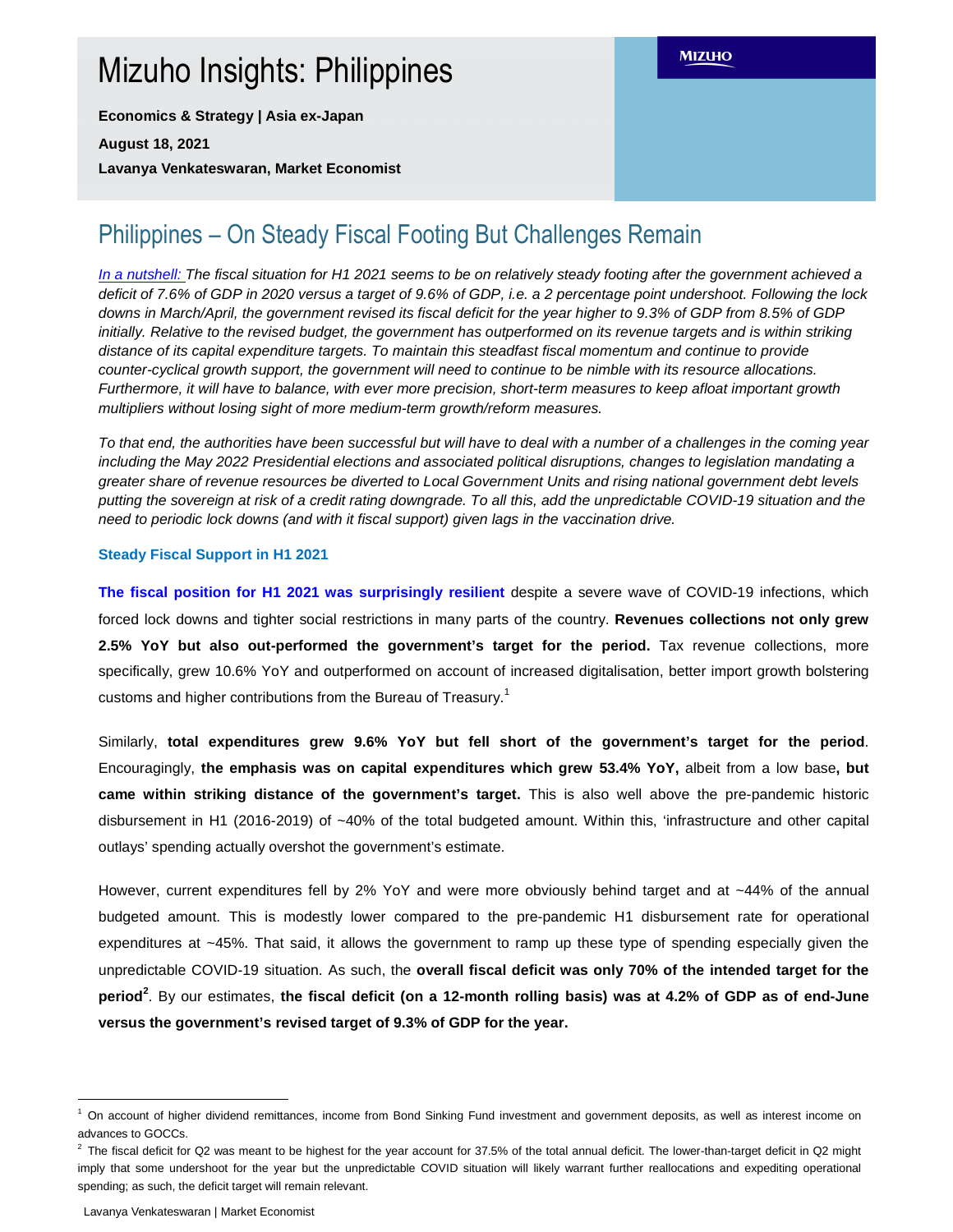| Summary table of key budget items                                                                                                              |                   |                   |          |                                                               |          |                                                            |          |                           |         |                  |
|------------------------------------------------------------------------------------------------------------------------------------------------|-------------------|-------------------|----------|---------------------------------------------------------------|----------|------------------------------------------------------------|----------|---------------------------|---------|------------------|
|                                                                                                                                                | 2019<br>2020      |                   |          | 2021                                                          |          |                                                            |          |                           |         |                  |
|                                                                                                                                                | Actual<br>(PHPbn) | Actual<br>(PHPbn) | % YoY    | <b>Budget</b><br>(PHPbn),<br>Original as of<br><b>Dec</b> '20 |          | <b>Budget</b><br>(PHPbn),<br>Revised as of<br>%YoY May '21 | %YoY     | Jan-Jun<br>2021<br>Actual | %YoY    | $\%$<br>program* |
| <b>Govt Revenue</b>                                                                                                                            | 3137              | 2856              | $-9.0$   | 2717                                                          | $-4.9$   | 2882                                                       | 0.9      | 1490                      | 2.5     | 104.8            |
| Tax Revenue                                                                                                                                    | 2828              | 2504              | $-11.4$  | 2542                                                          | 1.5      | 2715                                                       | 8.4      | 1346                      | 10.5    | 101.9            |
| Bureau of Internal Revenue                                                                                                                     | 2176              | 1951              | $-10.3$  | 1904                                                          | $-2.4$   | 2081                                                       | 6.7      | 1032                      | 7.9     | 101.4            |
| <b>Bureau of Customs</b>                                                                                                                       | 630               | 538               | $-14.7$  | 620                                                           | 15.2     | 617                                                        | 14.7     | 302                       | 19.2    | 103.4            |
| <b>Other Offices</b>                                                                                                                           | 22                | 16                | $-28.7$  | 18 <sup>1</sup>                                               | 11.8     | 17                                                         | 7.3      | 12                        | 50.5    | 115.7            |
| Non Tax revenues                                                                                                                               | 309               | 351               | 13.5     | 175.4                                                         | $-50.1$  | 166                                                        | $-52.7$  | 144                       | $-38.8$ | 142.0            |
| Bureau of Treasury                                                                                                                             | 147               | 220               | 49.9     | 75                                                            | $-66.0$  | 75                                                         | $-66.0$  | 82                        | $-55.5$ | 156.5            |
| Fees & Other Charges                                                                                                                           | 55                | 23                | $-58.3$  | 40                                                            | 74.6     | 31                                                         | 35.1     | 22                        | 56.6    | 111.6            |
| <b>Govt Expenditure</b>                                                                                                                        | 3798              | 4227              | 11.3     | 4467                                                          | 5.7      | 4737                                                       | 12.1     | 2206                      | 9.6     | 90.4             |
| <b>Current Operating Expenditures</b>                                                                                                          | 2741              | 3353              | 22.3     | 3,282                                                         | $-2.1$   | 3680                                                       | 9.7      | 1616                      | $-2.0$  | 87.7             |
| <b>Capital Outlays</b>                                                                                                                         | 1040              | 879               | $-15.5$  | 1,157                                                         | 31.6     | 1029                                                       | 17.0     | 584                       | 53.4    | 99.7             |
| Infrastructure & Other Capital Outlays                                                                                                         | 882               | 682               | $-22.7$  |                                                               | $-100.0$ | 761                                                        | 11.7     | 427                       | 43.2    | 101.7            |
| Net Lending                                                                                                                                    | 17                | $-5$              | $-129.1$ | 29                                                            | $-674.0$ | 29                                                         | $-674.0$ |                           | 0.0     | 55.4             |
| <b>Fiscal balance</b>                                                                                                                          | -660              | $-1371$           |          | $-1750$                                                       |          | $-1856$                                                    |          | $-716$                    |         | 70.3             |
| %GDP                                                                                                                                           | $-3.4$            | $-7.6$            |          | $-8.5$                                                        |          | $-9.3$                                                     |          |                           |         |                  |
| *The government's program for spending and expenditure is made quarterly. We compare spend so far to the programmed spend for H1 2021. Source: |                   |                   |          |                                                               |          |                                                            |          |                           |         |                  |

DBM; CEIC; Mizuho Bank

#### **Nimbleness: A Key Strength**

**To the government's credit, it has been nimble with its budget allocations.** Following a surge in virus infections in March/April which forced a re-imposition of social restrictions in Manila and other big cities, **the 2021 budget was adjusted to reflect higher expenditures requirements in May.** The **current expenditure budget was adjusted**  upwards at the expense of the capex budget – partly allowing for unspent funds in 2020 to be carried over into 2021<sup>3</sup>. In terms of revenues, **tax revenue estimates were adjusted upwards** with a greater contribution expected from the Bureaus of Customs and Internal Revenue while non-tax revenue collections were modestly adjusted downwards.

Moreover, as underspending remains an issue, a **flexible attitude towards extending the timelines for funds use and re-allocation of funds based on more urgent needs has been adopted.** The unspent funds from Budget 2020 were allowed to be carried over into 2021; for 2021, the government is simultaneously operating under the 2020 and 2021 Appropriations Acts and the Bayanihan II Act (i.e. the second fiscal package effective September 2020). Although the latter expired on 30 June 2020. That said, despite an extension, some funds under the Bayanihan II Act, which were due to be spent by 30 June, were unspent<sup>4</sup>.

 $\overline{a}$ 

 $3$  The government undershot its 2020 fiscal deficit by ~2% of GDP. Although the expenditure undershoot was ~0.02% of GDP.

<sup>&</sup>lt;sup>4</sup> The DBM has explained that of PH13.9bn unspent funds; PHP6bn was reverted to the general fund when the law expired. See DBM says PHP5.97B expired in Bayanihan 2 budget, Inquirer.net, 27 July 2021.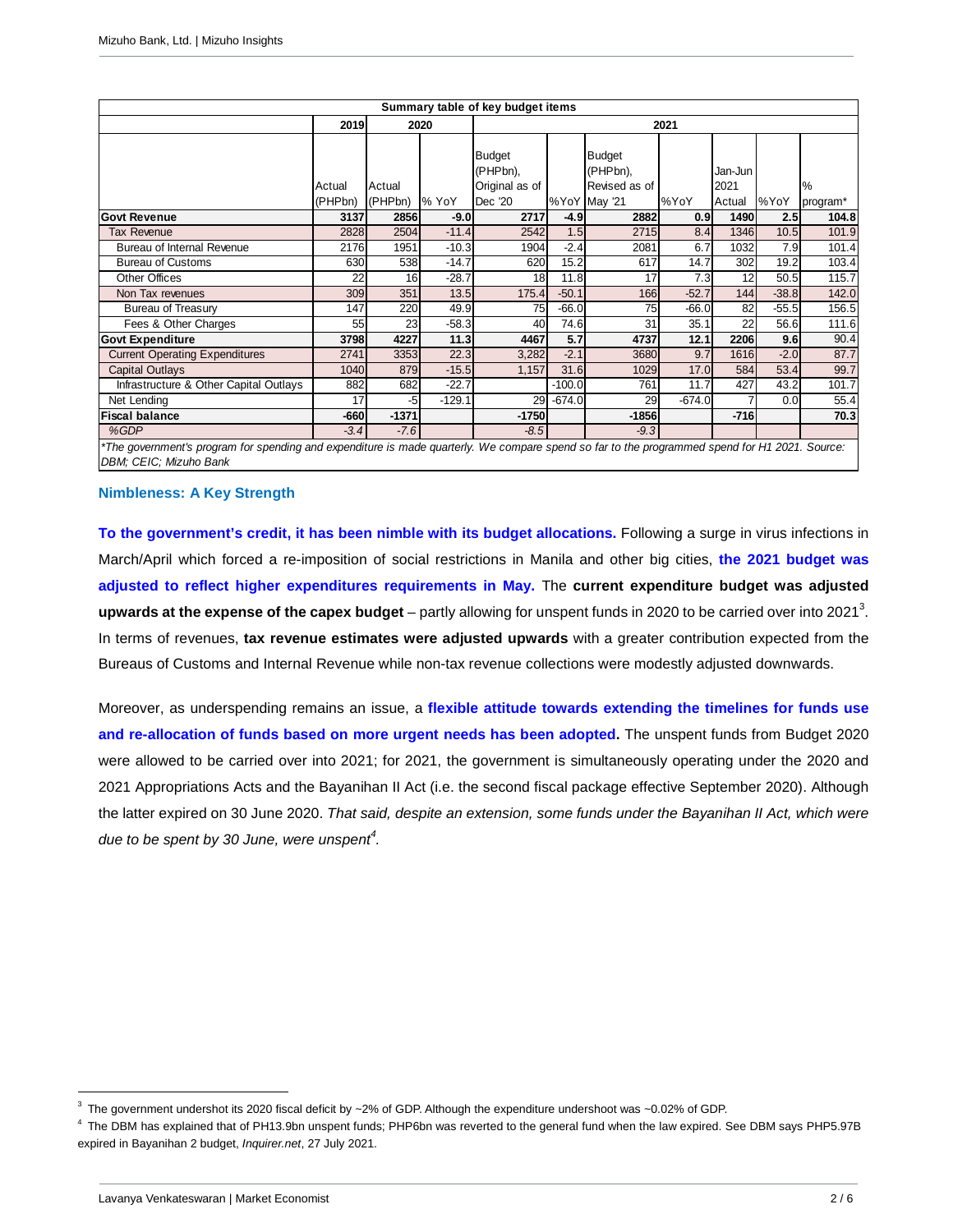|                                                                | Obligation<br>Rates | <b>Disbursementl</b><br>Rates |
|----------------------------------------------------------------|---------------------|-------------------------------|
| Grand total for Bayanihan I and Upon Expiration of Bayanihan I | 94.9%               | 96.8%                         |
| Bayanihan I                                                    | 95.1%               | 97.0%                         |
| FY 2020 GAA, RA No.11469                                       | 94.8%               | 97.0%                         |
| FY 2019 Continuing Appropriations                              | 98.6%               | 96.7%                         |
| Upon Expiration of Bayanihan I                                 | 77.5%               | 88.0%                         |
| <b>Bayanihan II</b>                                            | 93.5%               | 89.3%                         |
| FY 2020 GAA, RA No.11465                                       | 83.6%               | 84.5%                         |
| FY 2019 Continuing Appropriations                              | 96.9%               | 76.3%                         |
| Special Appropriations, RA NO 11494                            | 96.4%               | $92.0\%$                      |
| Source: DBM; Mizuho Bank                                       |                     |                               |

**Avoiding Permanent Pandemic Scars - Striking A Balance Between the Near and Medium-Term** 

The **challenge** for the authorities **is to prudently strike a balance** in providing counter-cyclical support such that **short-term multipliers are not set back to a point of destruction** and **medium-term growth and reform objectives are not allowed to fall by the wayside**. This is especially because periodic lock downs and social restrictions will need to be introduced, with the country's vaccination drive lagging owing to slow procurement, to stymie the spread of the virus. **The authorities,** for the most part**, have struck this balance but will need to continue to do so in the face of looming challenges, including the May 2022 Presidential elections and impending legislative changes.** 

In terms of short-term measures, **the government has provided cash handouts to lower income households**, **loan guarantees to businesses, assistance to Local Government Units (LGUs) and bolstered healthcare spending**. Specifically with respect to **cash handouts,** although the government has been conservative in its approach to direct household liquidity support, it **has provided some form of cash or food assistance to lower income household through the strictest lock down periods.** The latest case in point being that eligible Metro Manila residents receive PHP1,000 each (or PHP4,000/family) in cash aid to tide over the two-week lock down in August; this is similar to assistance provided in March 2021 when a lock down was imposed. **While this amount is not enough to entirely offset the impact of the social restrictions**, **it will** to some extent **help keep the multipliers** on basic/essential spending from further severe impact and **completely destroying household balance-sheets**.

At the same time, the **Corporate Recovery and Tax Incentives for Enterprises (CREATE) Act** was passed in March 2021 **lowering the corporate tax rates** and aligning with medium-term objectives to make the Philippines more competitive. **A reduction in corporate taxes to 25% from 30% for non-resident and large corporations (net taxable income >PHP5mn) and to 20% for SMEs** came into effect July 2020**.** Corporate taxes for non-resident companies will be gradually brought down to 20% by 2027. This will bring the corporate tax rate in the Philippines closer to that of regional peers, enhancing FDI attractiveness.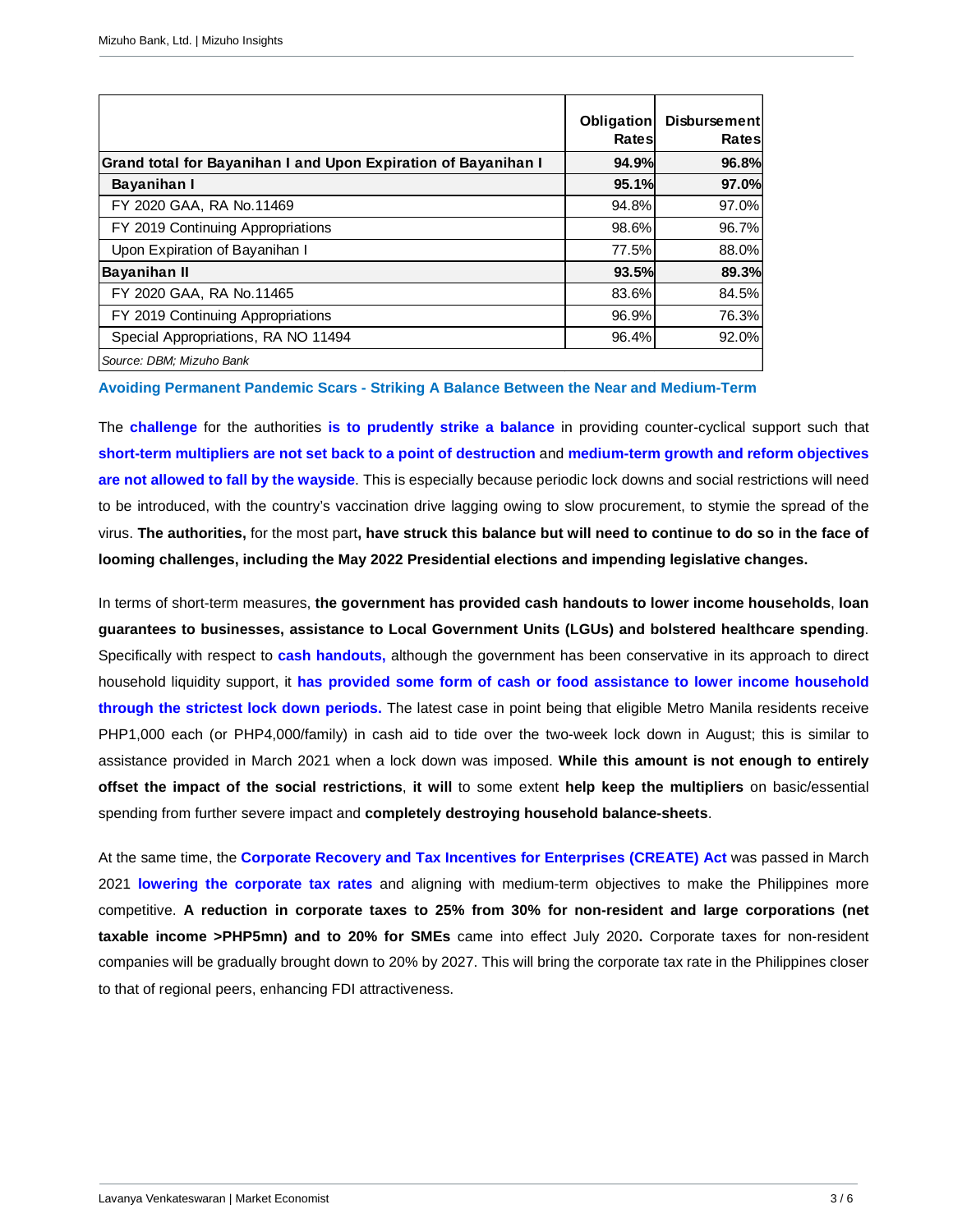



**Another important aspect of fiscal play is that expenditures have been and will continue to be focussed on boosting infrastructure.** The infrastructure budget is set to increase to 5.1% of GDP in 2021 from 4.8% of GDP in 2020. The budget for 2022 is set at a higher 5.7% of GDP before moderating to 5.0% of GDP in 2024. Much of the infrastructure budget is directed towards President Duterte's flagship "Build, Build, Build" initiative which includes road, water and airport expansion projects.

#### **Some Challenges Loom In the Coming Year**

**There are, however, are some significant challenges ahead in maintaining steadfast fiscal progress.** For one, **the low hanging fruit of addressing the issue of underspending,** especially at a time when counter-cyclical policy is imperative to prevent permanent scaring from the pandemic, **may take some time still to be addressed**. Apart from administrative hurdles, which to the governments' credit it is addressing proactively, the **issue is structural and relating to absorptive capacities of implementing agencies predating the pandemic**. **According to the World Bank, the Mandanas Ruling<sup>5</sup> could exacerbate this problem.** 

**This ruling affects a taxation regime from 2022 mandating that the share of national government revenue**  transferred to local government increase by over 1% of GDP. The World Bank<sup>6</sup> has identified that this ruling will **present the government with its own set of challenges**; **potentially slowing budget execution rate and worsening fiscal imbalances.** Of the World Bank's recommendations is that the central government needs to re-devolve functions clearly and communicate them effectively to both national and LGUs, support LGUs to build capacity and strengthen central and local government agencies coordination.

Second, **as we approach the May 2022 Presidential elections, uncertainties and political distractions will increasingly become the focus.** This will, in the very near-term, detract from the government's spending focus on pandemic support and infrastructure spending. It will in all likelihood lead to a moderation in capital expenditures in H1 2022 and particularly Q2 2022, i.e., during the period of the elections. However, election related spending should provide some offset. Beyond that, **the recent history of power transfer in the Philippines suggests that the process should be fairly smooth**, albeit with the usual rejigging of policy priorities.

 $\overline{a}$ 

 $5$  The 2018 ruling in favour of a petition raised by two governors that LGs had not received their fair share of nation tax revenues through the Internal Revenue Allotments was confirmed by the Supreme Court in 2019. IRA allotments are now set to increase 55% in Budget 2022 to 4.8% of GDP from 3.5% in 2021.

<sup>&</sup>lt;sup>6</sup> Philippines Economic Update, World Bank, June 2021 Edition, Navigating a Challenging Recovery.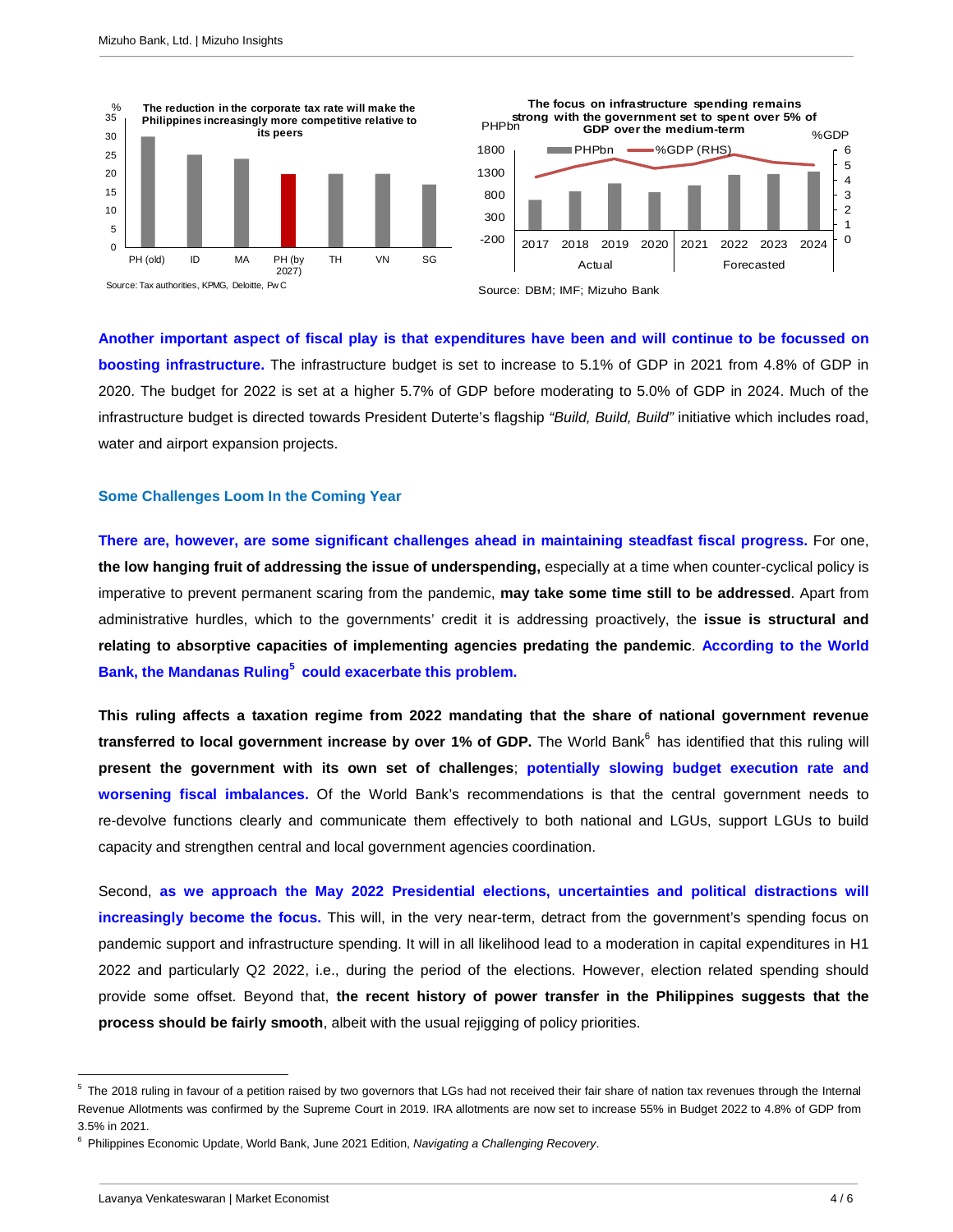Finally, **although the Philippines debt profile is manageable and within prudent international levels, it has risen sharply on account of pandemic related support.** The national government debt has risen to 54.6% of GDP in 2020 from 39.6% of GDP in 2019; NG debt stands at 60.4% of GDP as of end-June 2021. The deterioration in the debt and fiscal position was cited by Fitch as one of the key reasons for changing the country's sovereign credit rating outlook to 'negative' from 'stable'.

**A credit ratings downgrade cannot be ruled out,**  especially from Fitch. Fitch and Moody's have the sovereign rated one notch above investment grade while S&P ratings is two notches above investment grade. This implies that even with a downgrade, the Philippines credit rating metrics will likely to remain within the 'investment grade' matrix. Given the positive revenue dynamics and the medium-term positive growth trajectory and focus on reforms, we do not expect more than a one notch credit rating downgrade. This should ensure that capital outflows from any negative rating action is backstopped, preventing debilitating macroeconomic instabilities from taking hold<sup>7</sup>.



Source: Bureau of Treasury; Mizuho Bank

| As of year end,<br>current outlook<br>in brackets | S&P<br>(Outlook:<br>Stable) | Moody's<br>(Outlook: Stable)                         | Fitch<br>(Outlook:<br>Negative) | Investment<br>Grade versus<br>Junk                  |
|---------------------------------------------------|-----------------------------|------------------------------------------------------|---------------------------------|-----------------------------------------------------|
| 2011                                              | ВB                          | Ba2                                                  | BB+                             | Junk                                                |
| 2012                                              | BB+                         | Ba1                                                  | BB+                             | Junk                                                |
| 2013                                              | BBB-                        | Baa3                                                 | BBB-                            | <b>Investment Grade</b>                             |
| 2014                                              | <b>BBB</b>                  | Baa2                                                 | BBB-                            | One notch above<br>IG according to<br>S&P & Moody's |
| 2015                                              | <b>BBB</b>                  | Baa2                                                 | BBB-                            |                                                     |
| 2016                                              | <b>BBB</b>                  | Baa2                                                 | BBB-                            |                                                     |
| 2017                                              | <b>BBB</b>                  | Baa2                                                 | <b>BBB</b>                      | IG according to<br>Fitch                            |
| 2018                                              | <b>BBB</b>                  | Baa2                                                 | <b>BBB</b>                      |                                                     |
| 2019                                              | BBB+                        | Baa2                                                 | <b>BBB</b>                      | above IG<br>according to S&P                        |
| 2020                                              | BBB+                        | Baa2                                                 | <b>BBB</b>                      |                                                     |
| 2021                                              | BBB+                        | Baa2                                                 | <b>BBB</b>                      | outlook to<br>'negative' from<br>'stable'           |
|                                                   |                             | Source: Moody's, S&P, Fitch, PH Gazette, Mizuho Bank |                                 |                                                     |

## Philippines Credit Ratings Has Incrementally Built Buffer Since being Raised to Investment Grade (IG) in 2013

|               |            | 2011-12               | 2013                  | 2014-16 | 2017-18                                                         | 2019-21        |             |                   |
|---------------|------------|-----------------------|-----------------------|---------|-----------------------------------------------------------------|----------------|-------------|-------------------|
|               | BBB+       |                       |                       |         |                                                                 | <b>S&amp;P</b> | <b>Baa1</b> |                   |
| Investment    | <b>BBB</b> |                       |                       |         | S&P   Moody's   S&P   Fitch   Moody's   Fitch*   Moody's   Baa2 |                |             | <b>Investment</b> |
| Grade (IG)    | BBB-       |                       | S&P   Fitch   Moody's | Fitch   |                                                                 |                | <b>Baa3</b> | Grade (IG)        |
| <b>Non-IG</b> | BB+        | S&P   Fitch   Moody's |                       |         |                                                                 |                | Ba1         |                   |
|               | <b>BB</b>  |                       |                       |         |                                                                 |                | Ba2         | <b>Non-IG</b>     |

\* Fitch has lowered outlook to 'Negative' in 2021

L 7

Unlike in India's case; a downgrade from any one of the three ratings agencies will lead to a loss in the 'investment grade' status of the sovereign.